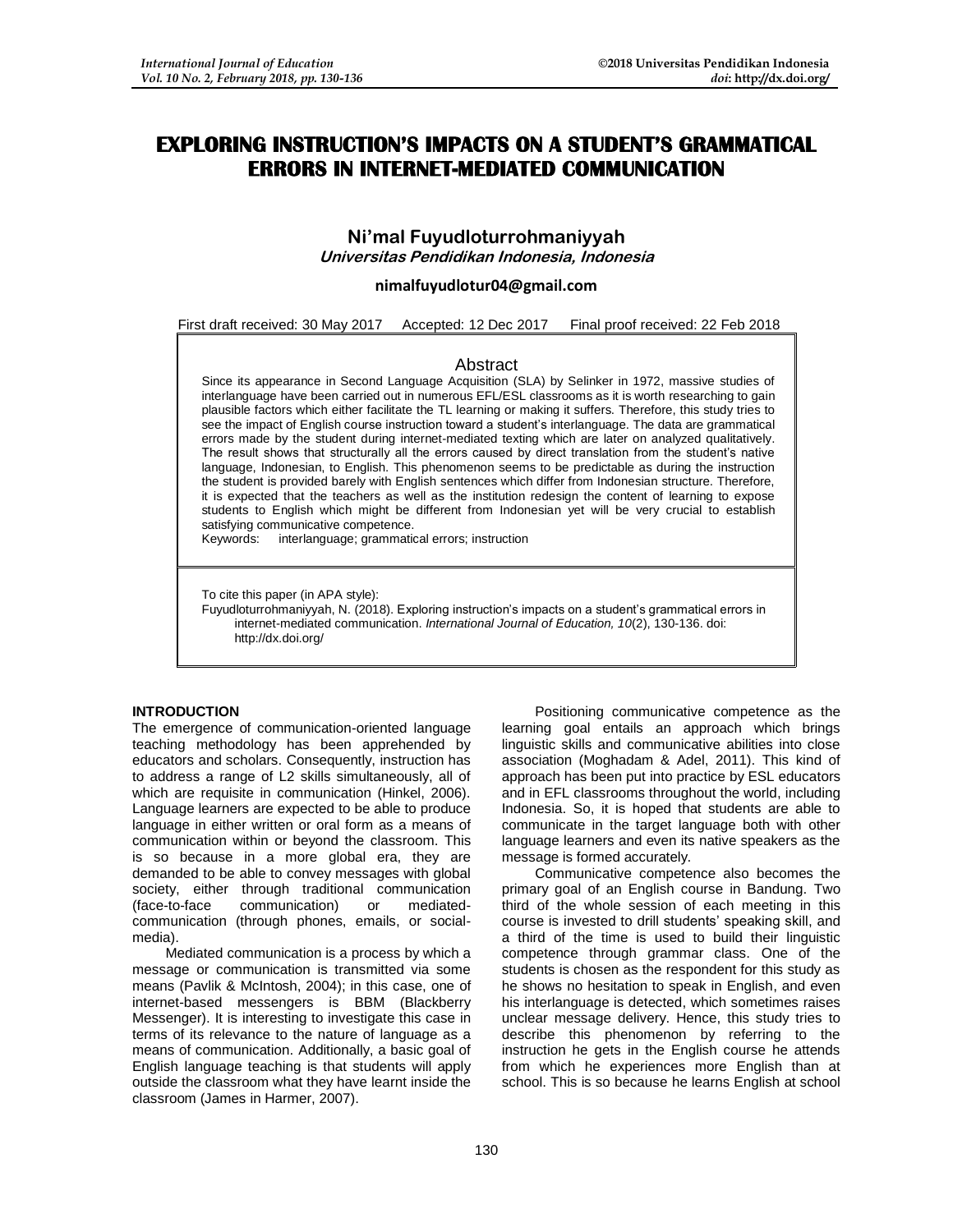for only 90 minutes a week, while his English learning time in the course is nine hours a week.

Numerous studies have been conducted to investigate the phenomenon of interlanguage in students' second language learning. Fauziati (2011) conducted research to determine grammatical errors made by 30 secondary school students in four free compositions. The finding shows that that the learners made a significant number of grammatical errors, which could be classified. However, as the study also investigated the classroom activities, it was concluded that some classroom events were believed to have contribution to the error destabilization, since these classroom activities could be seen as language learning or language acquisition opportunities.

Another research report written by Wang (2011) attempted to review many theories and research reports in respect to the role of second language classroom on the interlanguage fossilization. It was concluded that at least there are three major sources of constraints on classroom learning: input (from teacher talk, teaching materials and peer talk), teaching strategies (teaching objective, teaching procedures), and practice opportunities. Also, it is proposed that the quantity and quality of language input are very important. In language teaching, we have to guarantee the amount of target language input to make sure that learners can attain a proficiency of target language. At the same time, we have to lay emphasis on the quantity of language input as well.

Looking at these two research reports, the present study tries to combine both of the previous studies and contribute new perspective into the existing studies.

This study is guided by the following research questions:

- 1. How is the English course instruction provided to the student?
- 2. What kinds of grammatical errors are committed by the student in internet-mediated communication?

By conducting this study, two major advantages are aimed to be obtained. Firstly, the study will enrich the literature on student's systematic interlanguage errors in having communication in English. Secondly, the determined students' errors may show possible negative factors coming from the instruction can hopefully make the student more aware of them and avoid making the same errors. Therefore, it is hoped that this study will give contribution to the policies, at least in the institution where the participant regularly learns English, regarding learning activities that will maximize students' English language skills development. Lastly, suggestions for the improvement of the learning experiences provided in the English course are elaborated in the later section.

# **LITERATURE REVIEW**

#### **Classroom Instruction and Interlanguage**

Input indeed plays a significant role in both native language and second language development as it provides information required to produce the language being learnt. The existence of input is necessary along with other facilitating conditions such as feedback, aptitude, motivation, and instruction (see figure 1).



(Saville-troike, 2006, p. 17).

Classroom instruction serves as one of input sources of the target language for language learners. "When input is understood and there is enough of it, the necessary grammar is automatically provided" (Saville-troike, 2006, p. 45). The amount of meaningful input is of crucial importance in the acquisition process (de Bot, Lowie, & Verspoor, 2005). On the other hand, when the input is not sufficient and or it is not well perceived, improper learner's language utterances are inevitable. This condition is what Larry Selinker (1972) classified as interlanguage (IL).

Interlanguage (IL) is "a provisional state where the target language has not fully acquired yet by the language learners. It refers to the intermediate states of a learner's language as it moves toward the target language" (Saville-troike, 2006, p.40). Therefore, IL is characterized by the appearance of inappropriate utterances which result from learners' lack of the target language knowledge. Similarly, IL is considered as a separate linguistic system meaning that it is thought to be distinct from both the learner's native language as well as the target language. IL is prominently characterized by the existence of errors (Fauziati, 2011).

IL does not need to be seen solely as negative matter, but rather it can be seen as "creative process, driven by inner forces in interaction with the environmental factors, and influenced both by L1 and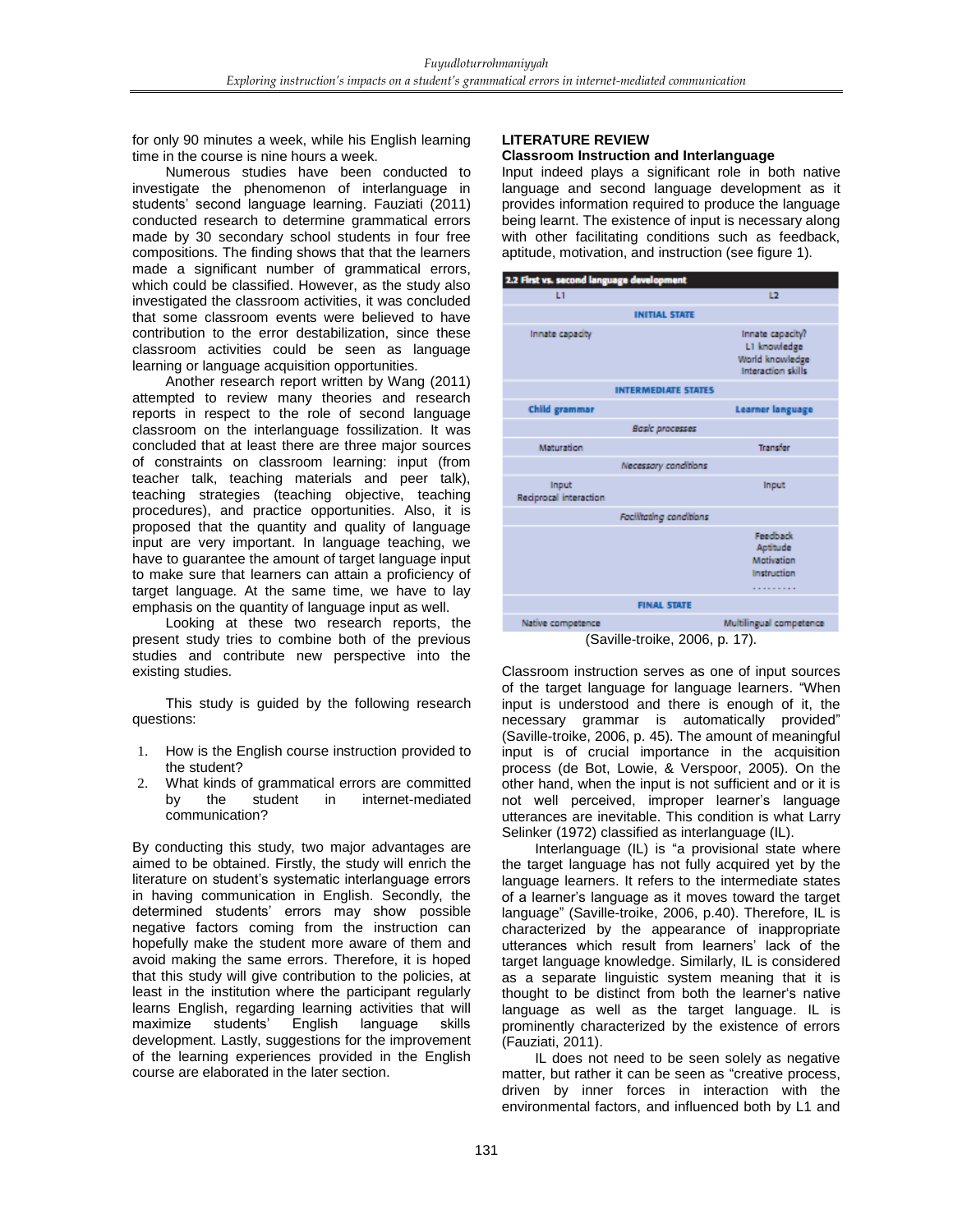by input from the target language" (Saville-troike, 2006, p.41). The result of an amount of second language research along with the language teachers' experiences indicates that classroom instruction yields a significant difference both in the speed and success with which students proceed through interlanguage stages of development (Brown, 2001).

Another positive response toward the relationship between classroom instruction and interlanguage has been elaborated that there is a wide conviction among second language researchers and instructors that second language instruction will help learners progress more rapidly through developmental stages, and it can destabilize interlanguage grammars that have fossilized (Ellis, 1999, in Wang, 2011).

All in all, classroom instruction in which input and exposure of the target language are provided clearly contributes to learners' language development before reaching fully acquisition the target language. Yet, there are some criteria are suggested in aiding the input to be more optimally studied.

The input is not available for processing unless learners actually notice it (Saville-troike, 2006). Input should be noticed by learners (Nation, 1996). The degree of noticing or awareness can be influenced through the frequency of encounter with target language items, perceptual saliency of the items, instructional strategies that can direct learner attention, readiness to notice particular items, and the nature of activity the learner is engaged in (Schimdt, 1990, in Saville-troike, 2006).

As the input holds paramount role in second language acquisition, this study seeks to describe classroom instruction in an English course comprising input from teacher talk, teaching materials and peer talk, teaching strategies (teaching procedures), and practice opportunities (Wang, 2011). As well, this study aims at comparing classroom instruction on grammatical errors committed by the student in internet-mediated communication.

#### **Internet-mediated communication**

One's language ability can be recognized from one's speaking and writing. What people talk and write stems from the knowledge they have read and listened, and classroom instruction may be one of the knowledge sources. Through this study, language ability, specifically grammatical knowledge, of the respondent is trying to be revealed by analyzing his language in internet-mediated communication.

In general, mediated communication refers to "a way of communication via some means" (Pavlik & McIntosh, 2004, p. 5). Mediated-communication is beneficial for EFL learners to master their language skills as well as their social interaction skills (Chun, 1994, in Rezaee and Ahmadzadeh, 2012). Later, this term is specified regarding specific means applied. One of the most well-known terms is computermediated communication.

The term internet-mediated communication proposed in this study is adopted from Hiltz and Turoff (1978, in in Rezaee and Ahmadzadeh, 2012) who coined the term of computer-mediated communication (CMC). It is communication that takes place between human beings via the instrumentality of computers (Herring, 1996, cited in Cárdenas-Claros & Isharyanti, 2009). Yet, nowadays communication is not necessarily mediated by computer but instead by cell phone. So it is not relevant if CMC is used in this study. As a result, adapting definition of CMC we can infer that internetmediated communication requires internet connection to deliver the message to the receiver.

Therefore, by analyzing data from mediatedcommunication we can get the information related to one's language skill including second language skill in a more natural setting compared to paper-based test which barely cater the real ability of student. Specifically, it can determine the development of his/her acquisition of the second language which mainly characterized by the appearance of errors from which what students need to improve can be better determined.

# **METHODOLOGY**

#### **Research design**

As the research is intended to describe the implementation of curriculum at schools, thus, qualitative descriptive approach corresponds well to the objective of this research. Descriptive study is used to describe condition, phenomenon, event, activity, and so on in which the result will be explained in the form of report (Fraenkel, Wallen, & Hyun, 2012). Specifically, this research aims to explore the impact of communicative approach-based instruction employed by an English course on student' interlanguage in internet-mediated communication.

#### **The Site and Respondent**

An English course in Bandung was chosen as the site of this study due to the uniqueness of the program offered there. When other courses provide comfortable seats and noiseless classroom atmosphere, this course obliges the students to be actively engaged in conversation both in pairs and in groups as well. It expects the students to be able to use English as a means of communication, yet, without neglecting the importance of grammar.

Accordingly, conversation sessions and grammar class become the main focus of the program. Each student attends the course for three days in a week and each meeting lasts for three hours. The learning time is broken down into three activities: practicing the dialogue in pairs, grammar class, and group discussion.

The respondent of this study was a male second grade student of one of vocational high schools in Bandung who also attended the English course chosen as the site of this present study. He was selected for his active participation to learn English both in the course and outside the class. Another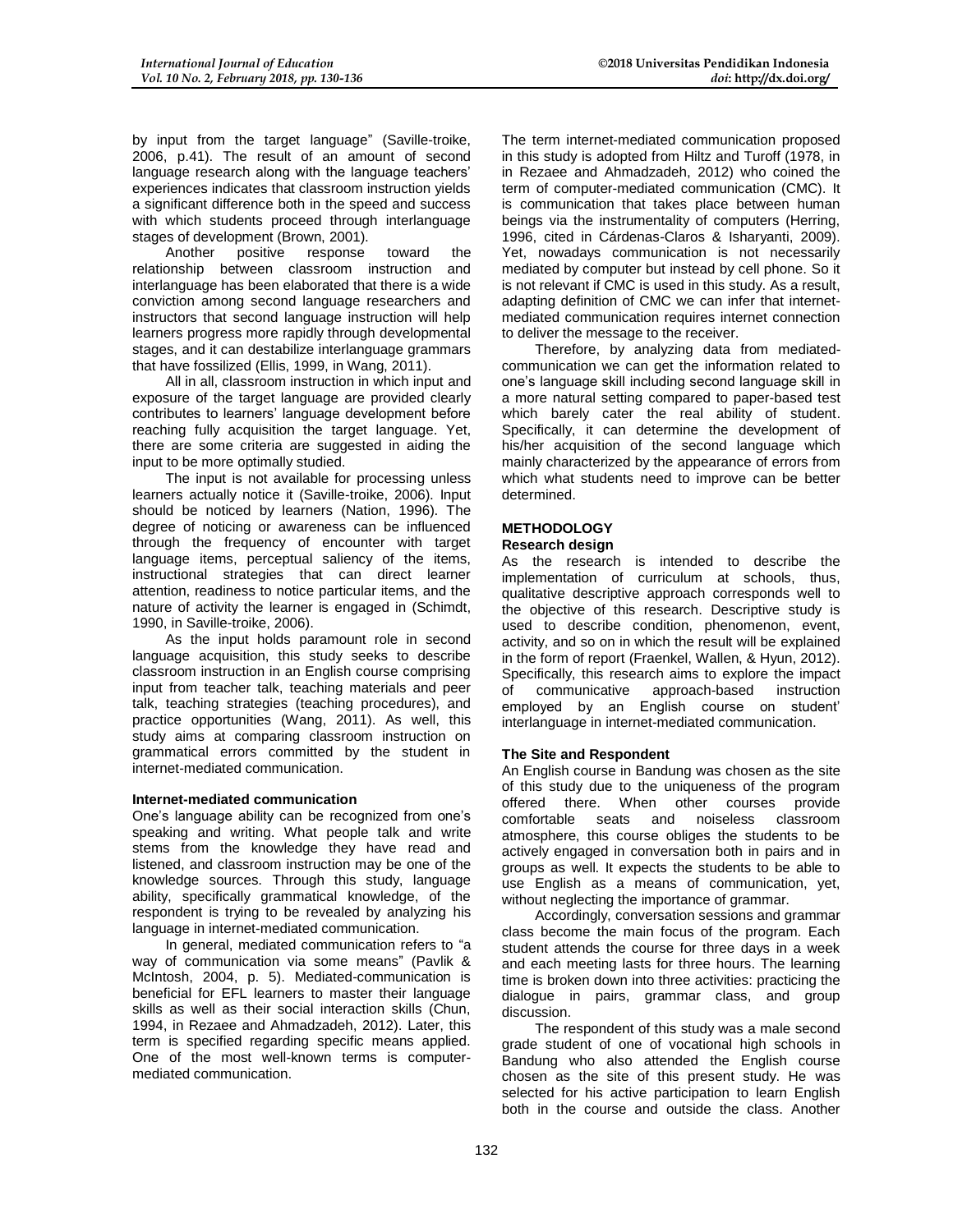consideration was his willingness to be interviewed from which the data of his speaking skill will be analyzed.

#### **Instrumentation**

Earlier, it has been mentioned that this study is similar to computer-mediated communication (CMC) concept,, but the only difference relies on the means used. CMC is considered as one of data collection techniques. It is a text-based medium that may amplify opportunities for students to pay attention to linguistic form as well as providing a less stressful environment for second language practice and production (Mackey and Gass, 2005). Specifically, the data were gathered through individual chatting in BBM (Blackberry Messenger) which serves as empirical data from which student's grammatical errors were investigated. Besides, respondent interview was also included to depict the information of how the instruction is established in the course he attends.

#### **Procedure**

In general this study comprises three steps, which are selecting the participant, collecting data, and analyzing the data. To get the respondent for this research, the researcher came to one of vocational high schools in Bandung in which some of the students attended the English course under investigation. Then, when having light conversation with some of students there, one student seemed to be standing out and attentive compared to other students. He responded to every English question posed bravely, even though his English was not really good. Also, he had access to BBM and was willing to have conversation in that communication medium with the researcher.

To collect the data, the researcher undertook two interviews. The first interview was conducted to get the picture of the instruction the respondent experienced. The second one is an individual online interview facilitated by BBM (Blackberry Messenger) from which the respondent's utterances would be gathered to be later on analyzed.

#### **Data analysis**

The analysis was carried out through three steps: data reduction through coding, checking hypotheses and theories, and description (Malik & Hamied, 2016). In data reduction, the respondent's utterances were classified as free of grammatical errors or grammatical errors. The grammatical errors were confirmed by relevant theories and supporting research report. Then, all of them were described qualitatively in the findings section.

#### **FINDINGS AND DISCUSSION**

Within this part, the answers to research questions number one and two will be presented along with supporting theories proposed by experts, respectively. Additionally, in the following part, there is discussion sub heading in which critical discussion in respect to the subject being investigated is presented.

#### **How is the English course instruction provided to the student?**

According to the information given by the respondent, the lesson is divided up into three activities: practicing the dialogue in pairs, grammar class, and group discussion. Each activity is discussed below along with description of the instruction, including teacher talk, teaching materials and peer talk, teaching strategies (teaching procedures), and practice opportunities (Wang, 2011).

In the first activity, students are given time, more or less an hour, to read the dialogue provided. They need to go out of the class and seek a partner with whom they are going to rehearse the dialogue. Then, they take turn to be the first and the second speaker (who acts as the first speaker in the first reading will be the second speaker in the second reading, and vice versa). After that, each of them memorizes all the dialogue on their own.

This activity is categorized as imitative speaking as the student practices "an intonation contour" (Brown, 2001, p. 272). Yet, it is crystal clear that the teacher does not involve much in the activity. At the moment, the teacher lets the student to produce English sentences, makes sure that everyone is participating, and provides assistance when students ask him to demonstrate how to pronounce certain words they do not know how to. However, this activity is very accommodating peer talk as well as giving students practice opportunity to produce the language.

From the activity at least two benefits are noticed. Firstly, it enables students to speak English even those whose English vocabulary and grammar mastery are limited. Another benefit is that through reading dialogue activity new information can be drawn upon such as vocabularies, grammatical patterns, and language expressions. In a word, this activity provides input of the target language.

Later, in the second hour, every student goes back to his/her seat to get grammar class. What makes it interesting is that the teacher teaches grammar based on students' needs. Students are asked what topic they want to learn by voting among the topics listed, what is wanted by most students is what will be discussed. This grammar class will focus on single case of linguistic aspects such as articles, noun phrases, or a certain tenses.

This second activity is as the same as learning in the regular English classrooms at school. In the beginning of the session the teachers present the formulas and explanation of a certain topic. Later, students are asked to make their own sentences under the guidelines formulas given previously. After that, a few of students' work is discussed whether it is accomplished satisfactorily or it needs some corrections.

Contrary to the first activity, this one requires so much teacher talk time as he/she becomes the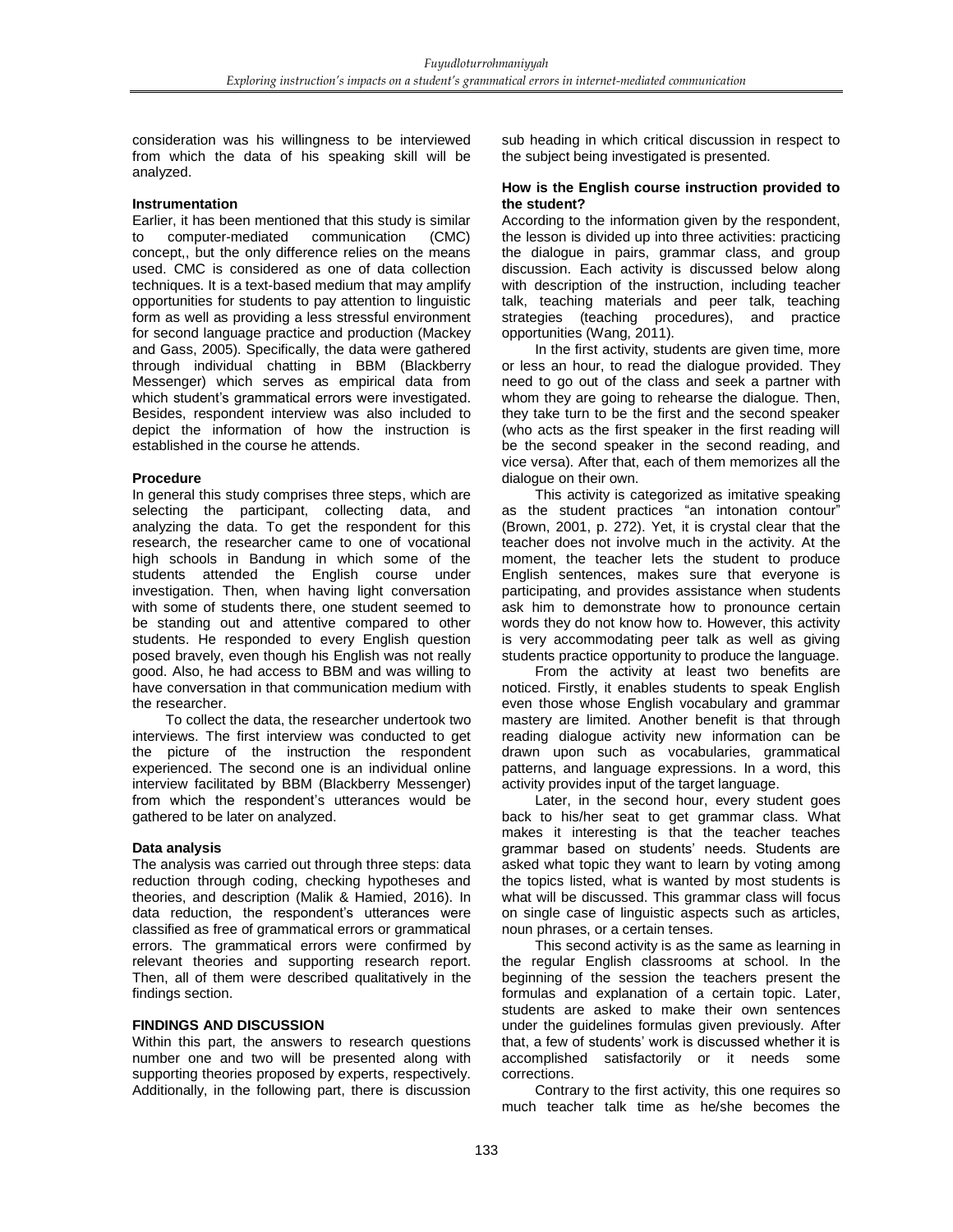information source who provide knowledge demanded by students. She/he also disseminates copied notes of the topic being discussed. Consequently, it violates time for peer talk as this traditional approach puts students as passive recipients of the lecture-recitation (Posner, 1992).

Finally, in the last hour, the students together with students from other classes come out from the classes. In the open space yard students are required to make groups consisting of five or six students with at least one student from a higher level of the members of the group, called as the guide. Then, for an hour they have to maintain conversation with all members discussing whatever they like.

When this activity takes place, the teachers stay closely to them to make sure that everyone is participated in the discussion. Also, they serve as helpers when students have no idea in expressing their messages and or when they do not know certain vocabularies. In this activity the teacher serves five roles out of six proposed by Harmer (2001, 2007) that will be facilitating students to develop: As controller, the teacher is in charge of the class and leads the activities; as prompter, the teacher helps and encourages students to work creatively not patronizing; as participant, the teacher joins student's activities, such as in a discussion and role play; as resource, means teachers being helpful and available for students; and as tutor, the teacher helps and guides students in a more intimate relationship, for example staying briefly with a particular small group or individual.

#### **What kinds of grammatical errors are committed by the student?**

Out of thirty four messages, fifteen of them are considered as non-English utterances as follows:

- 1. I have your job miss.
- \*I have done your task, miss.
- 2. About English voice with sir Rio. \*About having English conversation with Mister Rio.
- 3. *Okey* miss, when you will come to student police place?

\**Okey*, miss. When will you come to the student police place?

- 4. I think only me being miss you, *hehehe* \*I think it is only me who is missing you, *hehehe*.
- 5. Do you didn't want to come? \*Don't you want to come?
- 6. *Oalah* hahaha, maybe not disturb, please give me your time.
- \**Oalah* hahaha, maybe not be disturbing, please give me your time.
- 7. If you have so much time don't forget to give me or give us take English learn, okay. (structure) \*If you have free time, don't forget to give me or give us English lesson, okay.
- 8. Hello, I'm sorry miss, I seldom touch my phone. \*Hello, I'm sorry miss, I seldom keep the phone in my hand.
- 9. Yeah, when I have phone and on the data (internet), yeah, I think, I am always play my phone and that's make me not focus with my study.

\* Yeah, when I have phone with me and the data (internet) is available, yeah, I think, I always play my phone and that makes me not focus with my study.

- 10. Oh, *insya allah* miss, my schedule is Friday. \* Oh, *insya allah* miss, my schedule is on Friday.
- 11. Maybe tomorrow I shall take picture about that. \* Maybe tomorrow I shall take picture of it.
- 12. I must permission first to head master. \*I must ask for the permission first from the head master.
- 13. Can you look the picture? \*Can you see the picture?
- 14. Do you look my job from my teacher, about English?

\*Do you see my task from my teacher, English task?

15. I am sorry miss, I have find my job in my bag. \* I am sorry miss, I have found my task in my bag.

The rest of them are well-formed utterances, including expressions of greeting (hello, good night miss), apologizing (I'm sorry, miss), agreement (okay, please, miss), and certainty (yes of course). Also, the respondent is able to produce free error sentences which have the same pattern as his native language such as 'I remember that', 'Yeah we can learn English together', and 'I must go to my course'.

All the well-constructed sentences allow the structure appropriate in both languages (Saville-troike, 2006), in this case Indonesian and English. When we produce L1/ NL structure and it is applicable in TL it is called positive transfer (Saville-troike, 2006; de Bot, Lowie, & Verspoor, 2005). This positive attitude is indeed helpful for the students, yet the students should be also exposed to other structures which are essential or at least used more frequent in daily conversation.

There is a possibility that the respondent's interlanguage is influenced by the instruction provided in the English course. Earlier, it is found that he tend to produce English by implementing Indonesian structure which is his native language. Moreover, mostly what he learns at the course also presents English expressions that correspond to Indonesian structure. Some of the examples include:

**Target language**: "Okey miss, when you will come to student police place?"

**Native language**: *"Okey, bu. Kapan Ibu akan datang ke tempat polisi siswa?"*

and

**Target language**: "Do you didn't want to come?"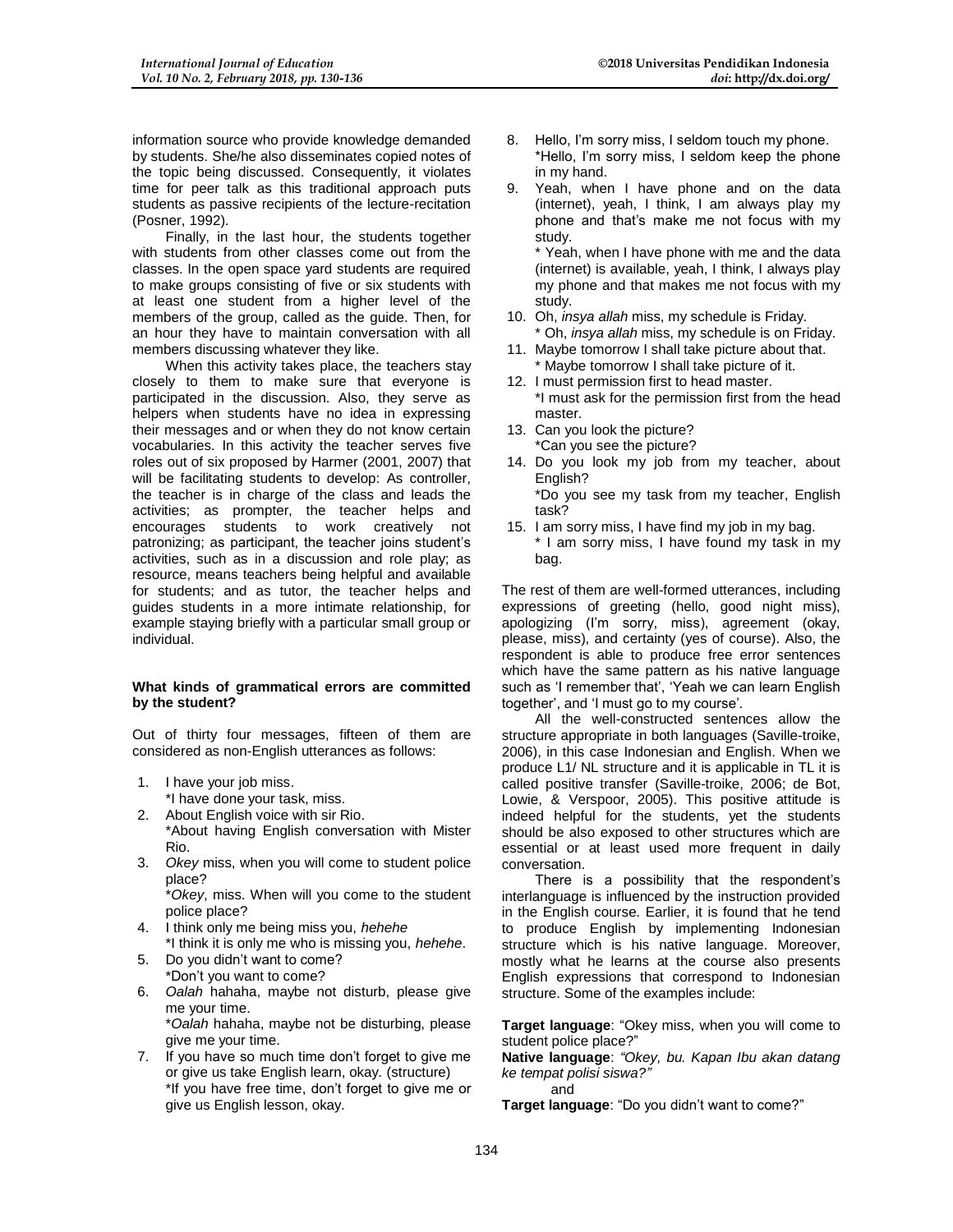#### **Native language**: *"Apa kamu tidak mau untuk datang?"*

The committed errors are explicable as development of target language involves progression undergone through a dynamic interlanguage system (Savilletroike, 2006). Also, IL is conceived as the product of interaction between two linguistic systems, the NL and the TL (Gass & Selinker, 1994 in Fauziati, 2011).

In regard to the instruction which is mostly realized in a natural setting, this phenomenon is predictable. A learner in a naturalistic setting will most probably attend more to meaning and real communication rather than form (Lightbown & Spada, 1989). It may not be difficult for the learner to acquire a high degree of fluency, but a high degree of accuracy in the L2 may be possible only if the learner also focuses her attention on forms (de Bot, Lowie, and Verspoor, 2005).

It is also revealed that the student is provided with grammar class in each meeting, but still his grammar is not quite good. Another possibility comes from the materials. It is found that the dialogues are somehow not contextual in the target language setting even in the native language setting. Thus, it will be hard for students to produce sentences they have never been exposed to.

#### **Discussion**

The role of instruction is undoubtedly paramount as it serves as input which aids second language acquisition. Although language input is essential for acquisition, input alone is insufficient (Gass & Selinker, 2001, in Ertürk, 2009), another necessity for successful acquisition to occur is interaction (Ellis, 1994, Long, 1983, Swain, 1985, in Zainil, 2013). Social interaction facilitates second language acquisition because of its contribution to the accessibility of input for mental processing (Savilletroike, 2006). Learning with exposure to naturalistic input is still essential to the development of L2 competence (Wang, 2011).

In addition, interactions are important because learners can improve their language through interaction as they listen to their teachers, and they can use all they have learned for communication. This kind of activity is seen as promoting their language development which will lead to comprehensible output (Swain & Lapkin, 1995, in Zainil, 2013).

The question then, what kind of input should be provided?. The input should be abundance in number and it should be high quality. The more input is seen and listened, the more English is acquired, noticed, or learnt (Harmer, 2007). Input should be noticed by learners (Nation, 1996), since it is not available for processing unless learners actually notice it (Savilletroike, 2006). But, if the input noticed is not qualified, it will be difficult to expect students to have good second language acquisition.

# **CONCLUSIONS**

The quantity and quality of language input provided in the instruction are very important to be put in balance. To overcome student's interlanguage there are, at least, two things to be considered comprising teacher roles and materials. Previously it is found that the teacher is more active during grammar class, it is suggested that he/she should be active when students are having conversation. At first, the teacher may let students articulate the conversation as they want but at the same time acts as an assessor who offers feedback on the students' performance. In the second time, he/she can provide them native voice speaker pronouncing some difficult words (according to his/her observation and assessment) and practice them all together.

Besides, the teacher and the institution should work together to provide more contextual material by giving the reality-based illustration or pictures on which certain language expressions should be used instead by giving a list of separated expressions. Therefore, communicative competence is expected to be easier to achieve.

# **REFERENCES**

- Brown, H. D. (2001). *Teaching by principles: An interactive approach to language pedagogy*. New York: Longman.
- Cárdenas-Claros, M. S., & Isharyanti, N. (2009). Code switching and code mixing in Internet chatting: between 'yes', 'ya', and 'si' a case study. *JALT CALL Journal, 5*(3), 67–78.
- de Bot, K., Wander Lowie, & Marjolijn Verspoor. (2005). *Second language acquisition: An advance resource book.* New York: Routledge.
- Ertürk, N. O. (2013). Effects of visually enhanced input, input processing and pushed output on grammar teaching. *Porta Linguarium, 20*, 153-
- .167<br>.Fauziati, E (2011). Interlanguage and error fossilization: A study of Indonesian students learning english as a foreign language. *Indonesian Journal of Applied Linguistics, I*(1), 23-38.
- Fraenkel, J. R., Wallen, N. E., & Hyun, H. H. (2012). *How to design and evaluate research in*  education. (8th ed.). New York: McGraw-Hill.
- Harmer, J. (2001). *The practice of English language teaching* (3rd ed.). Cambridge: Pearson Longman.
- Harmer, J. (2007). The practice of English language teaching (4th ed.). Cambridge: Pearson Longman.
- Hinkel, E. (2006). Current perspectives on teaching the four skills. *TESOL Quarterly, 40*(1), 109- 131.
- Lightbown, P.M. & Spada, N. (1994). An innovative program for primary ESL in Quebec. *TESOL Quarterly, 28*, 563–579.
- Mackey, A., & Gass, S. M. (2005). *Second language research: methodology and design*. New